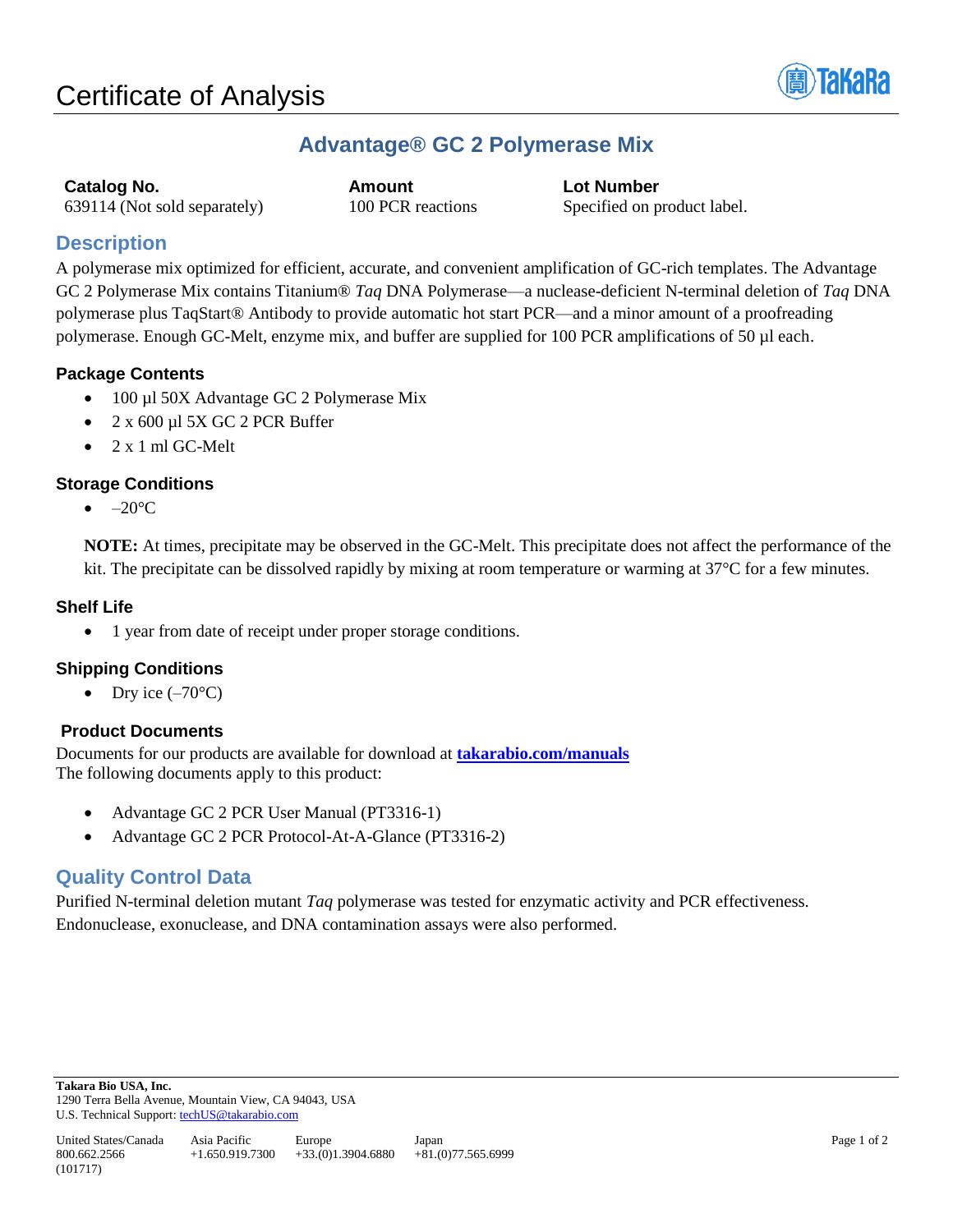Advantage GC 2 Polymerase Mix (Not sold separately)

## **Amplification of a GC-rich cDNA Fragment**

The Advantage GC 2 Polymerase Mix was tested by amplifying a 510-bp GC-rich fragment (of which 110 bp is 90% GC-rich) from the insulin-like growth factor receptor II (IGFR II) gene in the presence of varying concentrations of GC-Melt (0, 0.5, 1.0, 1.5, and 2 M). Reactions were assembled and performed as described in the User Manual. Cycle parameters were set at:

| 1 cycle   | $94^{\circ}$ C, 3 min  |
|-----------|------------------------|
| 25 cycles | $94^{\circ}$ C, 30 sec |
|           | 68°C, 1.5 min          |
| 1 cycle   | $68^{\circ}$ C, 3 min  |

5 µl of each PCR product was run on a 2.0 % agarose/EtBr gel. The presence of a major band of 0.5 kb was observed in the lanes corresponding to amplification with 0.5 M and 1.0 M GC-Melt.

It is certified that this product meets the above specifications, as reviewed and approved by the Quality Department.